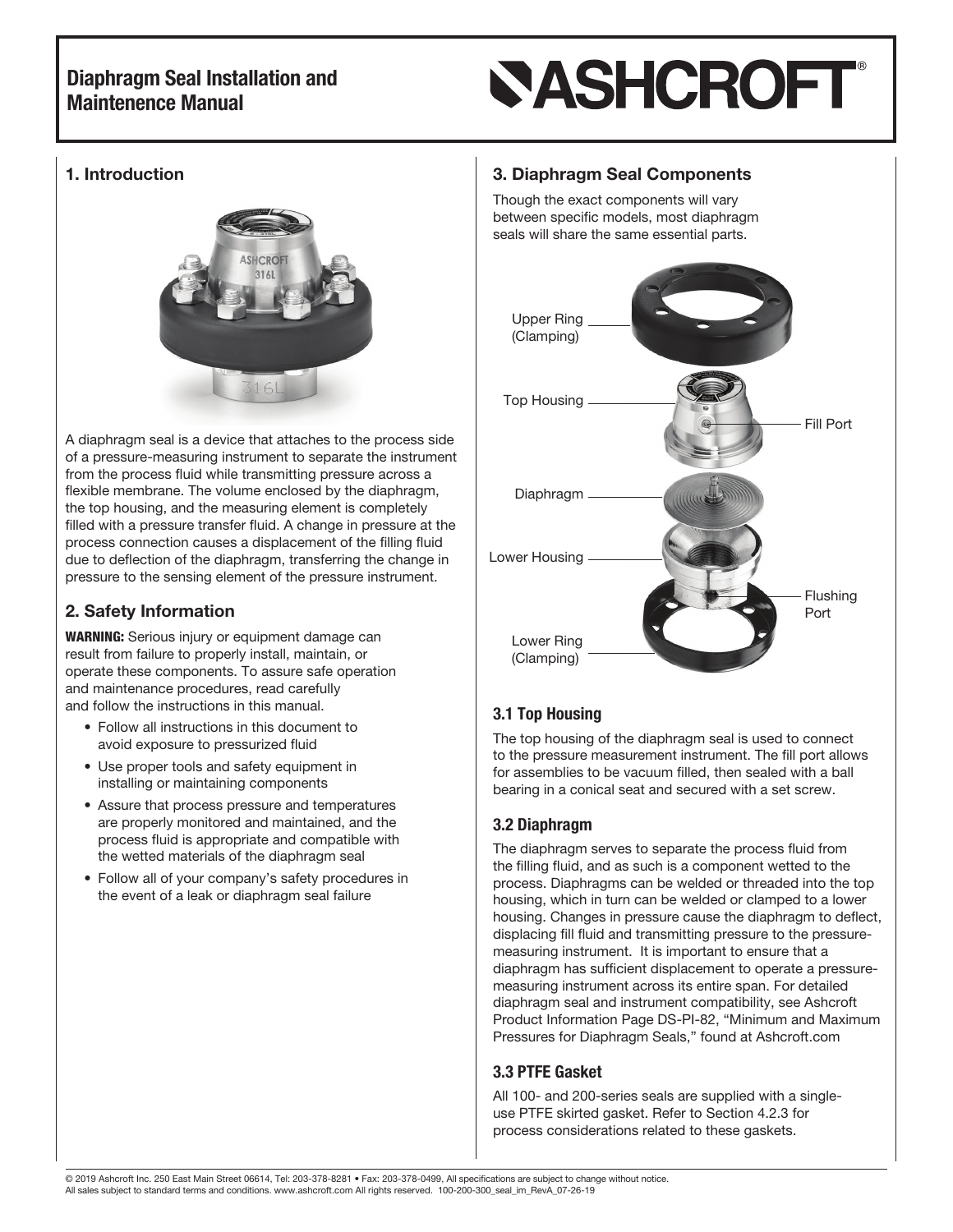# **SASHCROFT®**

### 3.4 Lower Housing

The lower housing connects a diaphragm seal to the user's process, and is therefore a wetted part. Lower housings are designed to mate with the process They are avaiable in a wide variety of thread sizes. Lower housings can optionally be provided with threaded flushing connections which can be used to clean the inside of the seal or to flush out process media.

### 3.5 Fill Fluid

A filling fluid (sometimes referred to as "system fill," "pressure sensing fluid," or, "hydraulic fluid") is required to transmit pressure from the diaphragm membrane to the pressure sensing device. Diaphragm seal assemblies are filled via a vacuum filling process that ensures the system contains no air gaps. Fill fluids are selected based on operating conditions; primarily temperature. Though normally not in contact with the process media, a diaphragm failure may bring process media in contact with the fill fluid, so compatibility with the process media should be a consideration.



### 4. Specifications

### 4.1 100/200/300-Series Seals

4.1.1 Threaded Seals: 100, 101, 200, 201, 300, 301

| <b>Connections</b>                           | 100, 200, 300: threaded process<br>connection<br>101, 201, 301: threaded process<br>connection with flushing port |
|----------------------------------------------|-------------------------------------------------------------------------------------------------------------------|
| <b>Process</b><br><b>Connection Sizes</b>    | 1⁄4 to 11⁄2 NPT female<br>1⁄4 to 1 NPT male                                                                       |
| <b>Instrument</b><br><b>Connection Sizes</b> | $\frac{1}{4}$ or $\frac{1}{2}$ NPT female                                                                         |
| <b>Pressure Ratings</b>                      | 2,500 psi (5,000 psi optional)                                                                                    |
| <b>Added Instrument</b><br>Tolerance         | $\pm 0.5\%$ typical                                                                                               |
| Wetted<br><b>Components</b>                  | Diaphragm, bottom<br>housing, PTFE gasket                                                                         |
| <b>Non-Wetted</b><br><b>Components</b>       | Top Housing, clamp rings,<br>assembly hardware                                                                    |

### 4.2 Temperature Information

#### 4.2.1 Thermal Dissipation

Seals will dissipate thermal energy, though ambient and process conditions will greatly affect the amount of heat that can be lost through the seal. Accessories designed for dissipating heat, such as siphons or capillaries, should be used whenever dealing with elevated process temperatures.

### 4.2.2 Elastomers and Polymeric materials

Seals made with elastomeric or polymeric wetted components will have lower pressure ratings than those made from metallic components. Refer to the applicable data sheet for temperature and pressure ratings for seals with non-metallic diaphragms or bottom housings.

### 4.2.3 PTFE Gasketing

The highest acceptable process temperature for PTFE gaskets is 500F. The lowest acceptable temperature is limited by the fill fluid, the lowest of which is Syltherm XLT, rated to -150ºF. For process temperatures below -150ºF or exceeding 500ºF, consider a temperature dissipating device, such as capillary or a a microTube™ or siphon. For processes that are not compatible with PTFE, consider an all-welded diaphragm seal.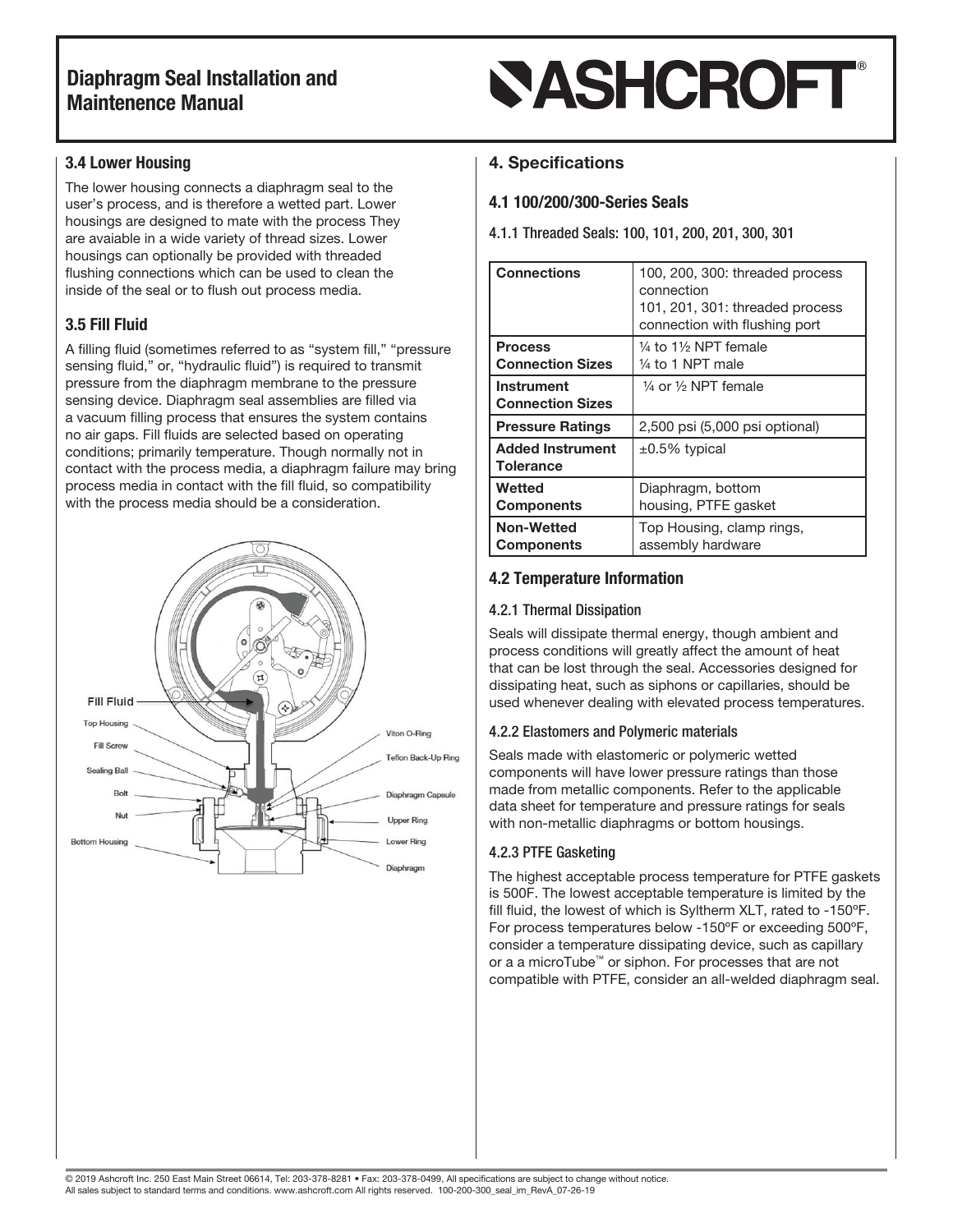# **SASHCROFT®**

### 5. Fill Fluid Specifications

| <b>Fill Fluid</b>                                      | <b>Temperature</b>                | <b>Viscosity</b><br>(cSt at RT) | <b>Variation</b><br>Code | <b>Notes</b>                                             |
|--------------------------------------------------------|-----------------------------------|---------------------------------|--------------------------|----------------------------------------------------------|
| Glycerin (food grade)<br>0°F to 400°F (-18°C to 204°C) |                                   | 1,300                           | CG                       | Direct-mounting only. Not<br>for use with vacuum service |
| 50 cSt Silicone<br>-40°F to 500°F (-40°C to 260°C)     |                                   | 50                              | <b>CK</b>                |                                                          |
| 10 cSt Silicone                                        | -40°F to 500°F (-40°C to 260°C)   |                                 | <b>DJ</b>                |                                                          |
| Halocarbon <sup>®</sup> 4.2                            | -70°F to 300°F (-57°C to 199°C)   | 4.2                             | <b>CF</b>                | For use with oxygen/<br>oxidizing process media          |
| Slytherm <sup>®</sup> 800                              | -40°F to 750°F (-40°C to 400°C)   | 10                              | <b>HA</b>                | High temperature<br>applications                         |
| Syltherm <sup>®</sup> XLT                              | -150°F to 500°F (-100°C to 260°C) | 1.4                             | CC                       | Low temperature<br>applications                          |
| Calflo <sup>®</sup> AF                                 | -20°F to 600°F (-29°C to 316°C)   | 60                              | <b>KF</b>                | High temperature,<br>silicone-free                       |
| <b>Mineral Oil</b>                                     | 10°F to 400°F (-12°C to 204°C)    | 75                              | <b>MY</b>                |                                                          |
| Neobee® M-20<br>(food grade)                           | 5°F to 400°F (-15°C to 204°C)     | 9.5                             | <b>NM</b>                |                                                          |
| Silicone (food grade)                                  | -40°F to 500°F (-40°C to 260°C)   | 350                             | CZ                       |                                                          |
| <b>Distilled Water</b>                                 | 40°F to 185°F (4°C to 85°C)       | 0.9                             | FJ                       |                                                          |
| 50/50 Glycerin/Water                                   | 15°F to 200°F (-9°C to 93°C)      | 30                              | GH                       |                                                          |
| Propylene Glycol                                       | -50°F to 325°F (-46°C to 163°C)   | 54                              | <b>CV</b>                |                                                          |
| Ethylene Glycol                                        | 20°F to 325°F (-7°C to 163°C)     | 14                              | <b>FK</b>                |                                                          |
| 50/50 Ethylene<br>Glycol/Water                         | -25°F to 190°F (-32°C to 88°C)    | 2.9                             | <b>CT</b>                |                                                          |
| 80/20 Glycerin/Water                                   | 15°F to 225°F (-9°C to 107°C)     | 270                             | <b>GR</b>                |                                                          |
| 95/5 Water/<br>Propylene Glycol                        | 40°F to 185°F (4°C to 85°C)       | 1.0                             | <b>PY</b>                |                                                          |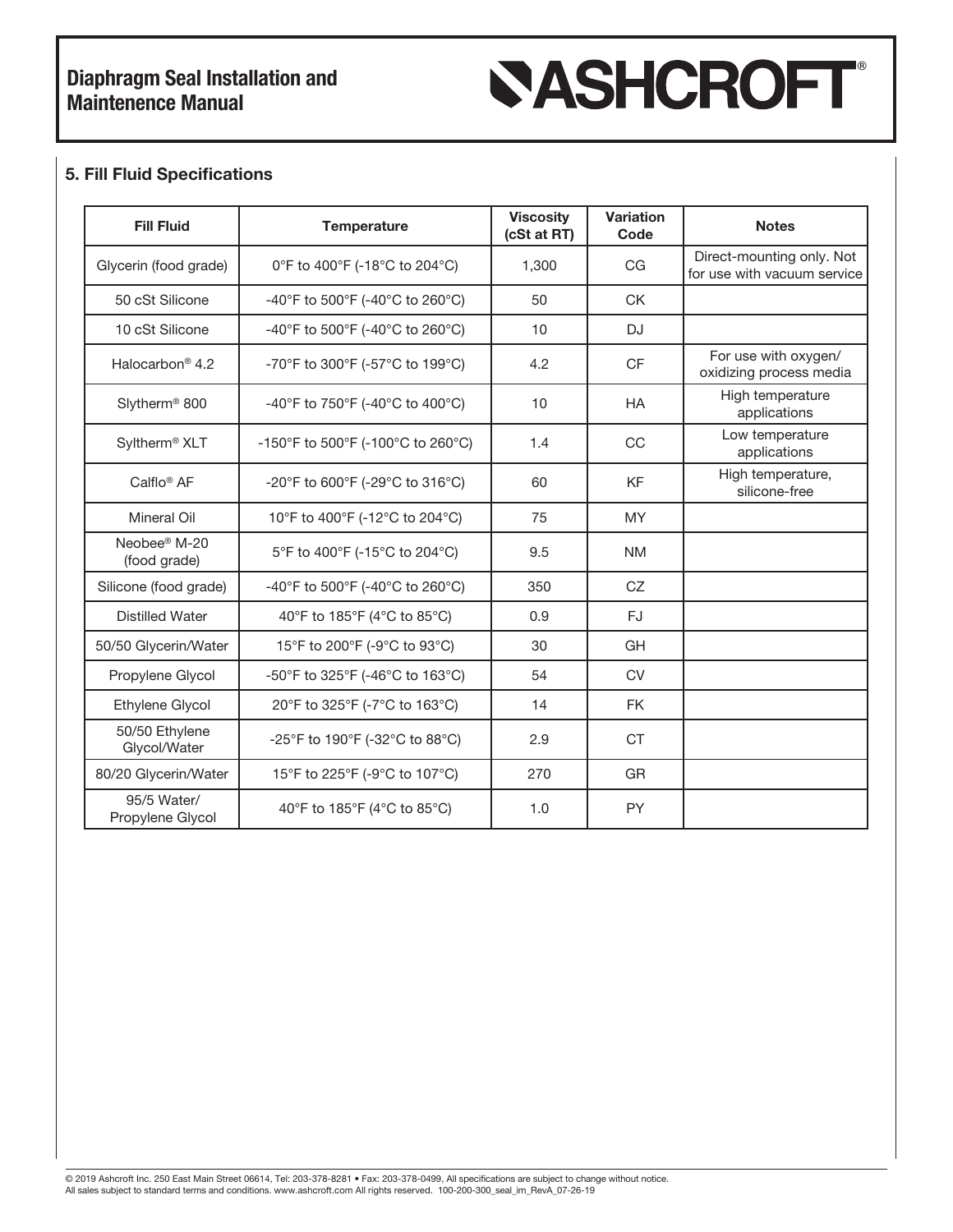# **SASHCROFT®**

## 6. Installation

### 6.1 General Information

Instruments attached and filled to diaphragm seals should never be tightened or loosened at the top housing. Doing so will alter the dynamics of the fill fluid and diaphragm movement, causing errors in the reading. Assemblies should ONLY be installed and/or tightened at the diaphragm seal lower housing. Most diaphragm seals can be purchased with either a locking device (XLD) or with the instrument welded to the top housing of the seal to prevent tampering (XDU).

Diaphragm seals should be installed in accordance with any safety precautions or installation specifications applicable to the end user. That said, the general principles in the following sections still apply.

## 6.2 Flushing Ports

Use of flushing ports is application-specific and are often used when process media has the potential to clog inside the lower housing, whether due to process media solidification, suspended solids, polymerization, or other factors. Diaphragm seals with flushing ports must have the flushing ports plugged prior to startup. Flushing ports on most seals are ¼ NPT, though some configurations may have  $\frac{1}{8}$  or  $\frac{1}{2}$  NPT flushing ports. Diaphragm seals can be ordered with the flushing ports pre-plugged with the "XPU" variation. Note that to prevent thread galling or stripping, factory-installed flush plugs may not be fully tightened and should be checked for tightness prior to pressurization.

### 6.3 Threaded Seals

Note: Torque should never be applied to the pressure instrument when installing the diaphragm seal. Most seals are supplied with either wrench flats or spanner holes to be used when installing the seal into process piping.

Threaded seals are most commonly supplied with NPT threads per ASME B1.20.1. NPT threads require the use of a suitable thread sealant, such as pipe dope or PTFE tape, and must be tightened securely to prevent galled threads and to ensure a leak-tight seal. Torque values will vary by connection size, though 2-3 full turns past finger-tight is often used as a guideline. Refer to ASME B1.20.1 for detailed information regarding NPT threads. For alternate thread types (metric, BSP, etc.), refer to the applicable specification.

## 7. Maintenence

## 7.1 Storage

Diaphragm seal assemblies should be stored in accordance with the storage requirements for all instruments attached, as well as any temperature limits listed above. Common instrumentation is shown in the table below. Refer to the respective data sheets or maintenance guides for detailed storage requirements for Ashcroft pressure instruments. Note that certain fill fluids (e.g., distilled water) may have storage and process temperature limitations narrower than the below data.

| <b>Pressure</b><br><b>Instrument</b> | <b>Minimum Storage</b><br><b>Temperature</b><br>$\degree$ F ( $\degree$ C) | <b>Maximum</b><br><b>Storage</b><br><b>Temperature</b><br>$\degree$ F ( $\degree$ C) |
|--------------------------------------|----------------------------------------------------------------------------|--------------------------------------------------------------------------------------|
| Pressure<br>Gauge (Dry)              | $-40(-40)$                                                                 | 250 (121)                                                                            |
| Pressure Gauge<br>(Glycerin-filled)  | $0(-18)$                                                                   | 150 (66)                                                                             |
| B-series switches                    | $-20$ $(-28)$                                                              | 150 (65)                                                                             |
| A- Series Switches                   | $-40(-40)$                                                                 | 257 (125)                                                                            |

### 7.2 Frequency of Inspection

Inspection frequency is application-specific and depends on the severity of the service and how critical the accuracy of the pressure instrument is. For example, a monthly inspection may be necessary for severe service applications, such as corrosive process media or heavy pulsation and vibration. Annual inspections, or even less frequent schedules, are often employed in non-critical applications.

### 7.3 Removal from Service

Diaphragm seals should be properly isolated and vented from the process prior to disassembly. Most diaphragms can be inspected by removing the diaphragm seal from the process (either by unthreading or by removing it from the mating flange) and viewing the diaphragm through the lower housing. If additional inspection is needed, 100- and 200-series diaphragm seals can be disassembled by removing the clamping screws and separating the top housing and diaphragm from the lower housing. Note that the PTFE wetted gaskets on certain seals are single use, and must be replaced anytime the compression is lost. Replacement gaskets can be ordered from Ashcroft (part number 124A287- 01). 300-series seal should not be disassembled, as the diaphragm is merely clamped between the top and bottom housing; disassembling will result in loss of fill fluid.